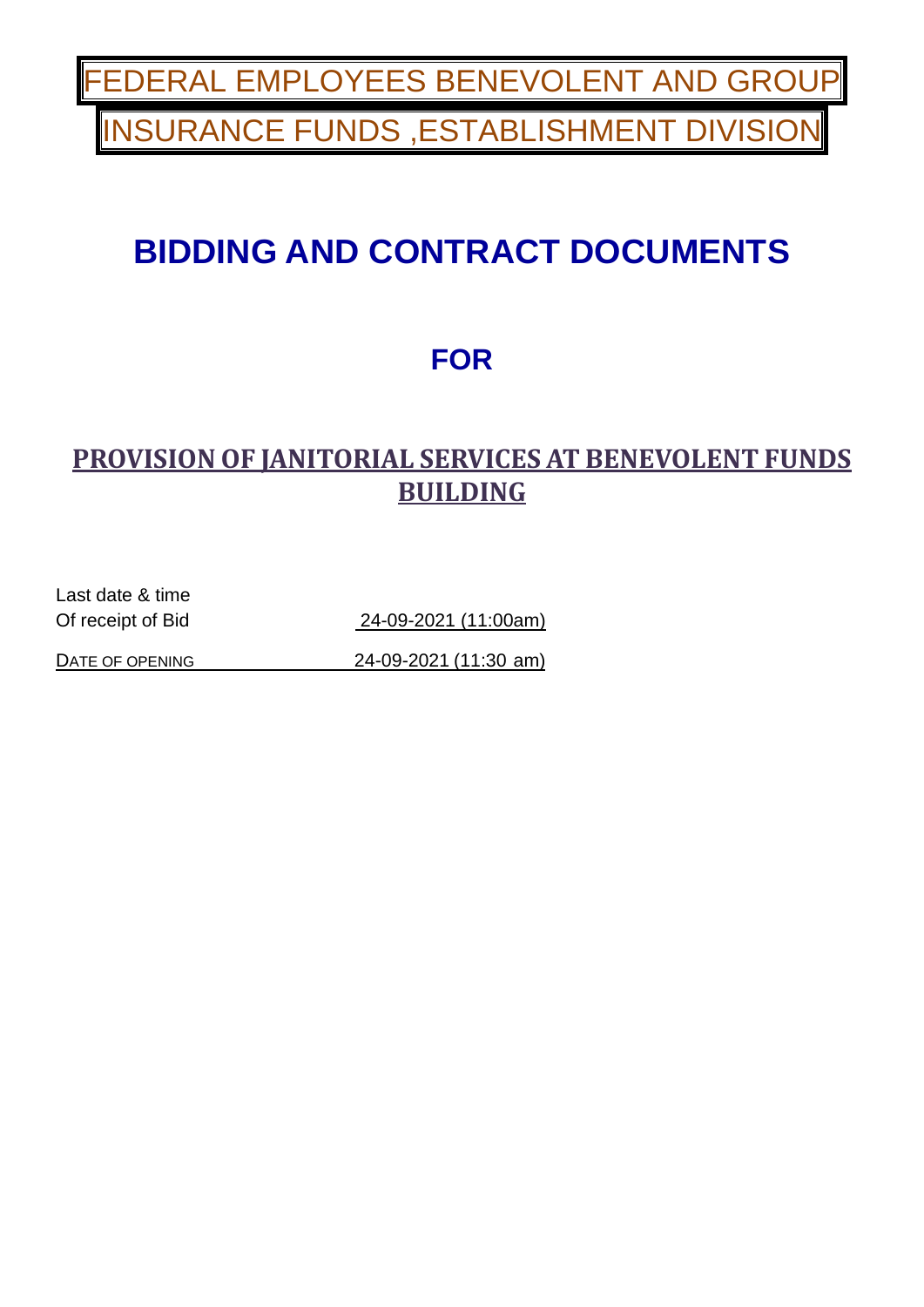# FEDERAL EMPLOYEES BENEVOLENT AND GROUP **NSURANCE FUNDS, ESTABLISHMENT DIVISIO**

## **CONTENTS**

| Sr.No.       | <b>Description</b>                            | Page No. |
|--------------|-----------------------------------------------|----------|
| 1            | <b>Tender Documents</b>                       | $3 - 4$  |
| $\mathbf{2}$ | <b>Tender Application form(Annex-A)</b>       | 5        |
| 3            | <b>Scope of Janitorial Services (Annex-B)</b> | $6 - 7$  |
| 4            | <b>Evaluation Criteria</b>                    | $8-9$    |
| 5            | <b>Agreement</b>                              | 10-17    |

### **FEB & GIF BF BUILDING ZERO POIT ISLAMABAD**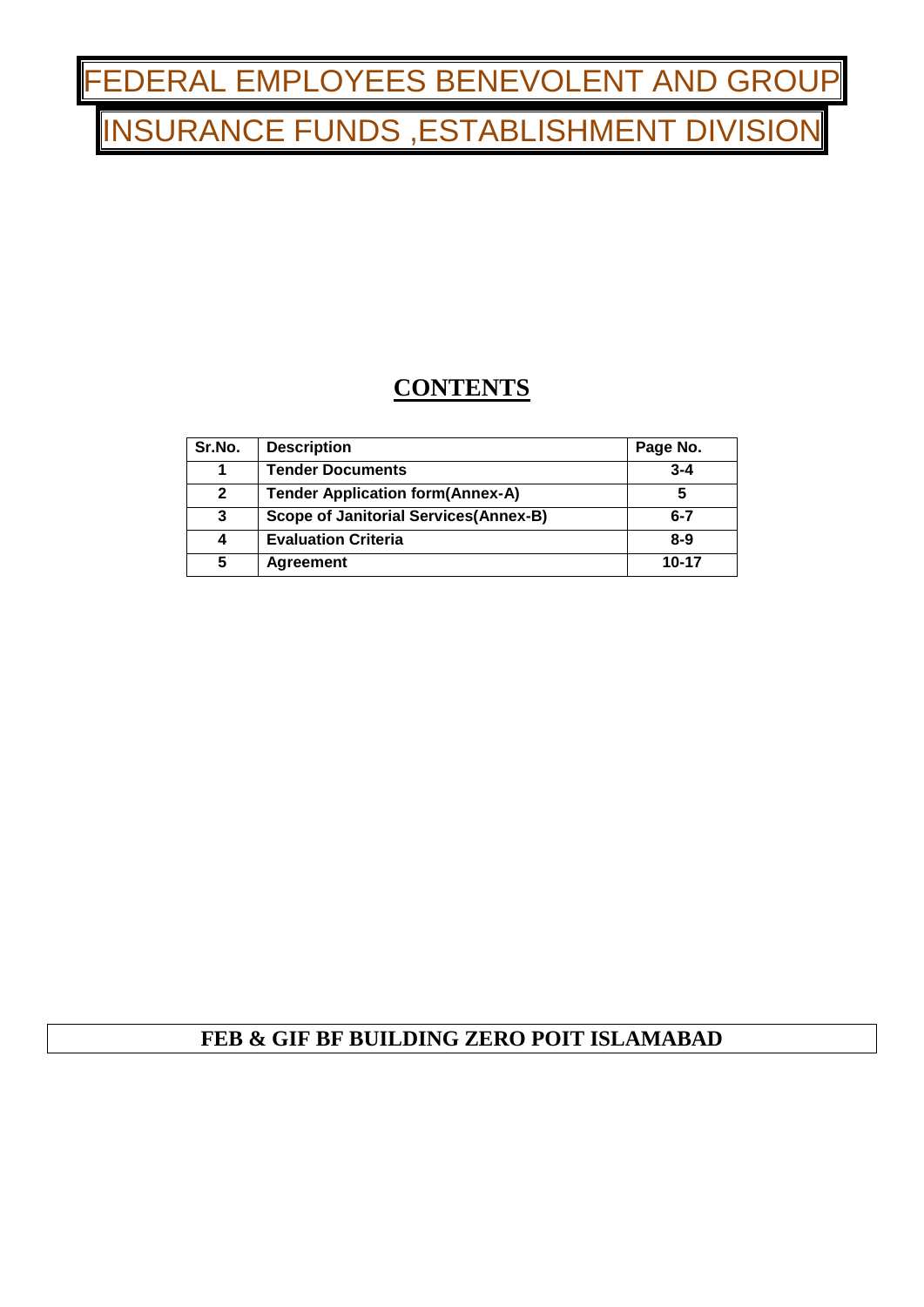**3**

#### **FEDERAL EMPLOYEES BENEVOLENT AND GROUP INSURANCE FUNDS**

#### **TENDER DOCOMENTS**

1. The FEB & GIF intends to hire reputed firm/company for providing Janitorial Services at FEB & GIF Head Office BF Building, located at Zero point Islamabad.

2. FEB&GIF invites sealed Bids from Income tax / GST Registered Firms / Companies, having sufficient experience for provision of Janitorial Services to Government departments / private organizations initially for a period of (01) one year, extendable for another term of one year on the basis of satisfactory performance of the Service & mutual consent of both the parties.

3. Bids on the prescribed application form (**Annex- A**) duly completed in all respect and signed on each page of the Bid Document by the bidder authorized representative of the Bidder, should reach the office of undersigned on or before **24/09/2021 by 11:00 am.** The Bids shall be opened on the same day at 11:30 am in the presence of representative of firms / companies. The company/ firm who will win the Tender will deposit an amount equivalent to 10% of total janitorial services charges of one year as performance guarantee in favour of FEB& GIF' HQ's as 'Security' which will be refunded after satisfactory completion of the contract period and shall remain held in case of extension of contract. Detail of Janitorial work is enclosed at Annex-B.

4. The firms are also required to submit following documents with their bids:-

- a. Bid application form duly completed /signed by the bidder's authorized representation.
- b. Proof of registration with at least three Government departments / Private Organizations for the similar work.
- c. National Tax and GST Number with copies of certificates.
- d. Affidavit that the firm has never been blacklisted nor its contract was canceled in Non-fulfillment of contractual obligations by any Government / Semi Govt/Private organization.
- e.Bank draft/Pay Order of 5% of bid cost in favour of FEB & GIF as earnest money,

Which will be released with 15 days of the award of work

f. Details of Janitorial Staff to be deployed for the said services.

5. Incomplete bids and those received after due date/time shall not be entertained.

6. Any wrong information submitted shall make the firm liable for debarring in this bidding as well as future contracts in FEB&GIF

7. The successful bidder shall sign a contract agreement on judicial stamp paper as provided in the bidding documents.

8. The contract can be terminated by serving 30 days advance notice by FEB & GIF to contractor and 60 days advance notice by contractor to FEB & GIF without assigning any reason(s). However, in case of any serious default/violation of the term and conditions at the part of contractor, the contract can be terminated by FEB&GIF at any time without any notice.

9. Payment of monthly charges shall be made to the contractor within 30 days of receipt of invoice, after deductions of all taxes applicable.

10. 60% marks will be required to qualify in the technical evaluation. Financial bids of technically qualified firms will be opened afterwards on specified time and financial bids of unsuccessful bidders will be returned unopened.

11 FEB & GIF reserves the right to reject any or all the bids without assigning any reason(s) thereof.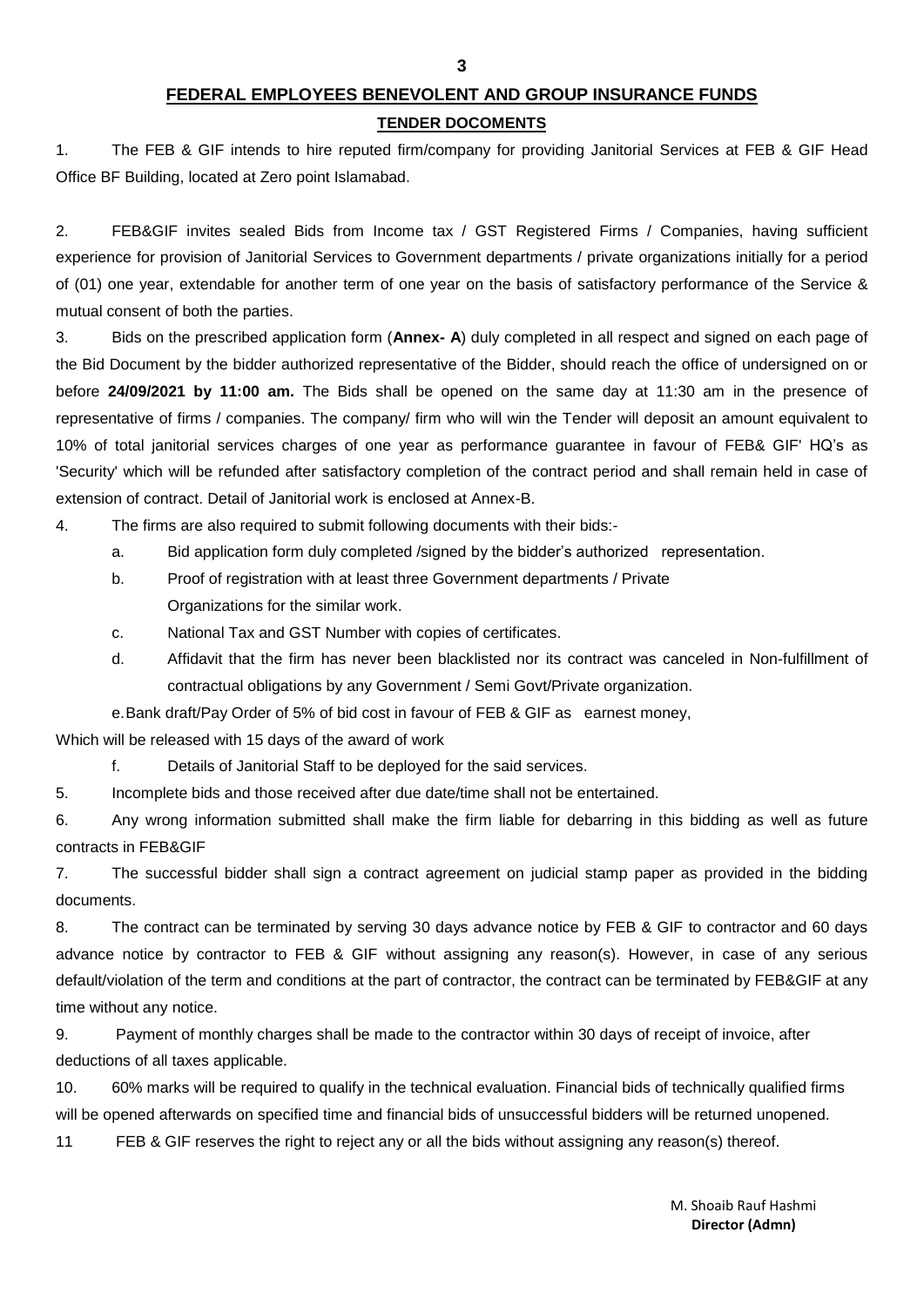

## **Annex-A FEDERAL EMPLOYEES BENEVOLENT AND GROUP INSURANCE FUNDS ESTABLISHMENT DIVISION**

Date of issue-----------------

#### **BID APPLICATION FOR PROVISION OF JANITORIAL SERVIVES IN BF BUILDING ZERO POINT ISLAMABAD**

| 1. Name of Firm / Bidder                                                                                           |                                                                                                                      |
|--------------------------------------------------------------------------------------------------------------------|----------------------------------------------------------------------------------------------------------------------|
| 2. Name of owner of the firm                                                                                       |                                                                                                                      |
| 3. Father's Name                                                                                                   | <u> 1989 - Johann Barbara, martin amerikan basar dan berasal dalam basa dalam basa dalam basa dalam basa dalam b</u> |
| 4. Address of bidder                                                                                               | <u>i de la contrada de la contrada de la contrada de la contrada de la contrada de la contrada de la contrada de</u> |
| 5. Telephone/Mobile #                                                                                              |                                                                                                                      |
| 6. CNIC Number                                                                                                     |                                                                                                                      |
| 7. GST Registration No.                                                                                            | <u> 1980 - Johann Barn, amerikansk politiker (d. 1980)</u>                                                           |
| 8. Income Tax No.                                                                                                  |                                                                                                                      |
| 9. Janitorial Services Experience :_______                                                                         |                                                                                                                      |
| Note.                                                                                                              | (Attach list with rates including GST)                                                                               |
| (Supervisor wage Rs. ---------------/-(pm/per head)                                                                |                                                                                                                      |
| Janitorial Staff wage Rs. -----------/-(pm/per head)                                                               |                                                                                                                      |
| 10. Bid Price (in figures)                                                                                         |                                                                                                                      |
| (Lump sum monthly charges)<br>(in Words)                                                                           |                                                                                                                      |
| 11. Earnest Money                                                                                                  |                                                                                                                      |
|                                                                                                                    |                                                                                                                      |
| 12. Bank Draft/Pay order No                                                                                        |                                                                                                                      |
|                                                                                                                    | Date______________________ Amount_______________________                                                             |
| 13. Last date for submission of bids :_ /09/2021 at 11:00am.<br>14. Date of opening of Bids : 109/2021 at 11:30am. |                                                                                                                      |
|                                                                                                                    | 15 Place of opening of bids :Conference room of FEB & GIF, B.F Building Zero point                                   |
|                                                                                                                    | Islamabad                                                                                                            |

16. The terms and conditions as prescribed in the bid documents are understand fully accepted.

(Signature of Bidder)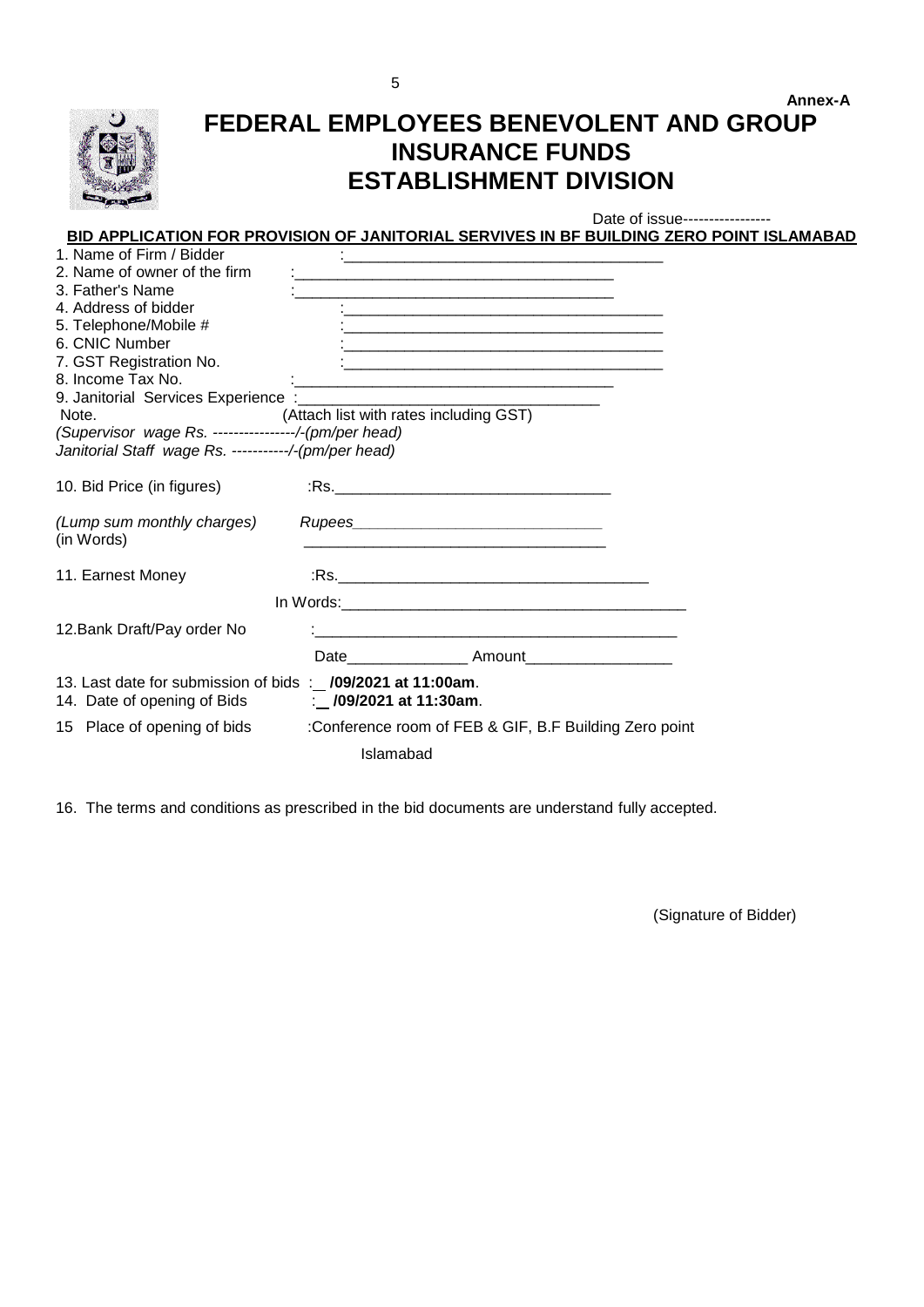# **JANITORIAL SERVICES**

#### **SOPE OF WORK**

The work under this contract includes cleaning and janitorial services of the office premises of the FEB & GIF i.e. 1<sup>st</sup> ,  $2^{nd}$  floor of block A-I & 1<sup>st</sup>,  $2^{nd}$  floor of Block C-II,  $C$ -III Ground floor of block B-II, and 1<sup>st</sup> floor of Block B-I Masjid of BF building. Janitorial services are comprising of cleaning & dusting of floors, rooms, carpets, toilets, window glass panels, lighting fixtures, fans boards ,logos, etc ,sweeping of complete building internal & external passages twice in a day. Cleaning of stairs cases leading to main entrance of block, A-1 of the BF building, stair case of mosque up to 1<sup>st</sup> floor, stair case of block-C-II up to 2<sup>nd</sup> floor, green area and parking area, including area along with the fence on the outside of external car parking ,cleaning of ground and over head water tanks.

#### **MATERIAL CONSUMABLE**

All consumable materials such as disinfectants, soap bars, Sweep, Vim Powder, Air Freshener, toilet paper, Phenyl Balls, Antiseptic spray, mosquito spray required for cleaning purposes shall be provided / arranged by the contractor/ firm at its own cost

#### **TOOLS / EQUIPMENT**

The Contractor shall be responsible for provision of required best quality materials tools including Mops, Mop Buckets, Brooms, Brushes, Wipers, Basket wipers, Cobweb remover, Scraper, Ladders, Gloves, Scrubbing Machine, Wet & Dry Vacuum Cleaners, steel wire for drain line ,Sludge pump etc, at their own cost.

#### **DEPLOYMENT OF STAFF**

Trained workers (01) Supervisor and (12) Janitors in proper uniform with company cards showing their identity shall be deployed. A list showing names addresses along with the attested copies of CNIC of all employees shall be provided to FEB&GIF office concerned before deployment. Any replacement shall be intimated to FEB&GIF in advance. The contractor will be responsible to provide the character verification from the police authorities within 10 days after award of the contract. The Contractor shall immediately replace any Janitorial worker, as and when instructed by FEB&GIF

#### **TIMINGS**

Eight hours daily on working days i.e. 05 or 06 days as the case may be. The staff will start the work one hour before routine office timings or as desired by FEB&GIF administration

#### . **SERVICES TO BE PROVIDED**

#### **a. DAILY SERVICES**

i. Cleaning, sweeping and mopping all areas of the premises of FEB&GIF Headquarter, Regional Board Islamabad coordination branch, vacated space at block B-II and Project Office situated at BF Building, Zero Point, Islamabad as per services under this agreement. Vacuum cleaning of all carpeted areas. Cleaning and dusting of all furniture, fixture, chairs, sofas, tables, computers, computer desks, telephone, partitions, doors, pedestal fans, fire extinguishers, fire aid boxes, electric switches / sockets/ Fixtures, blinds planters, racks, cabinets (steel / wooden) and filing cabinets or any other installed and removable fixture. Cleaning of doors, windows and glass curtain walls from inside with glint. Cleaning of door glass windows and from inside with glint. Cleaning of all partitions bath room wall from both sides. Cleaning of waste paper baskets under all desks. Collections, removal and disposal of waste and garbage and cleaning the internal and external area of passage.

ii. Washing and cleaning of all toilets commodes, urinals and wash basins with best cleaning material.

iii. Provision of Soap, Toilet paper, Air Freshener, Phenyl Balls, etc.

iv. General cleaning of Driveway and surrounding area Cleaning and dusting of all glass partition walls including Glass Windows with 'Glint' or any other approved quality glass cleaning detergent to keep them neat and shiny. Cleaning doors, windows and A/C Diffusers, bath room walls, light fixture cleaning. Equipment/ furniture dusting computer , monitor, printer.

#### **b. WEEKLY SERVICES**

Change of toilet soap in wash rooms. Refilling of soap dispensers as & when required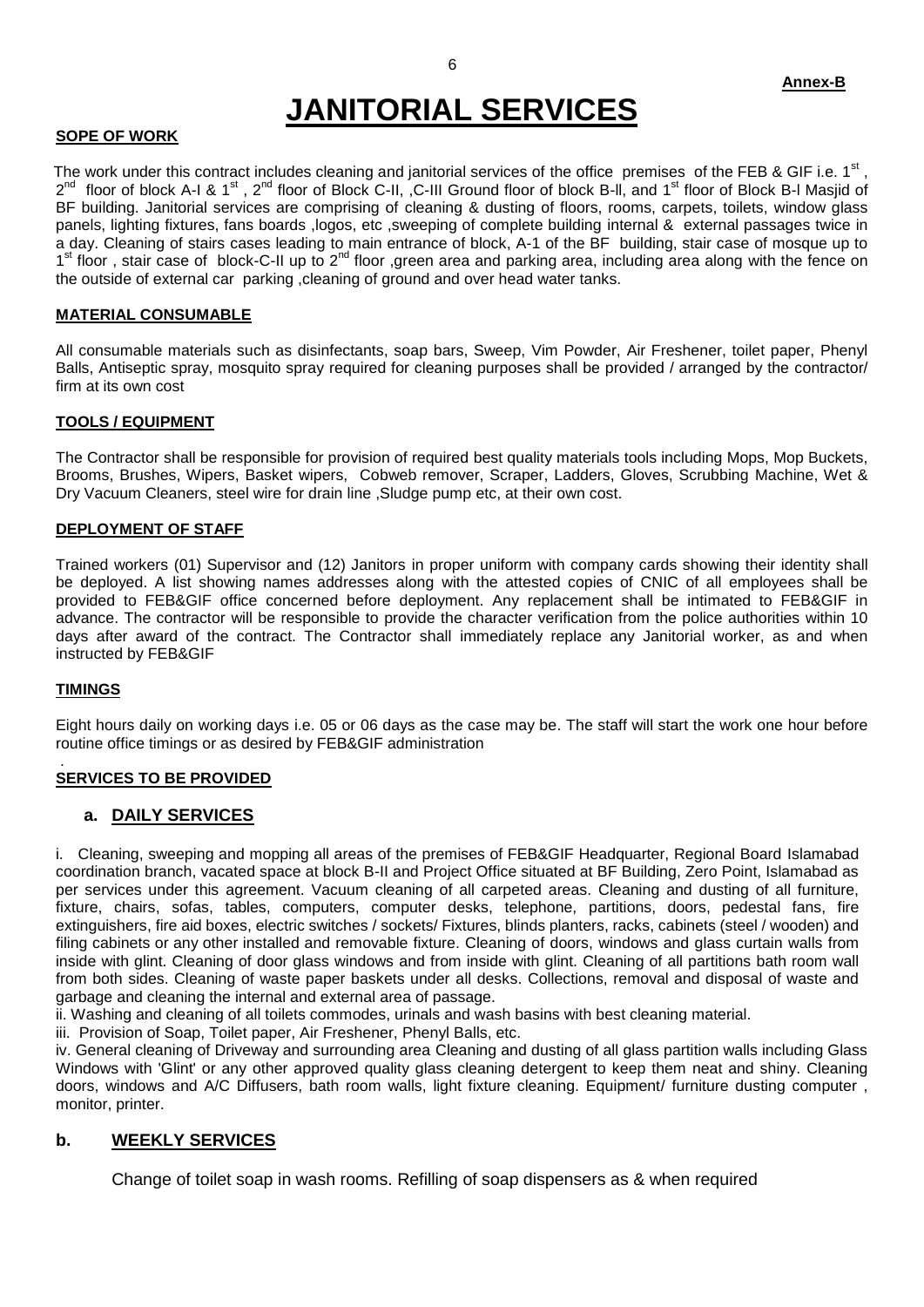#### **c. FORTNIGHTLY SERVICES**

Cleaning / Sweeping of roof top, fumigation of FEB & GIF office premises. Carpet, furniture upholstery, vertical blinds, fabric shampoo, Fumigation, Building inspection. Lobby Buffing and Polish. cleaning of Chairs & table all type Tables all the types (Washing and Cleaning) Shifting of furniture/equipment etc. due to shifting of offices .Any job not covered in weekly program

#### **e. HALF YEARLY SERVIES**

i. Cleaning of underground/over head water tank with approved chemical &, fumigation spray for mosquitoes/insect/pesticides etc.

#### **STORE CUM OFFICE**

i. Space for Store cum office for the Service Provider shall be provided by FEB&GIF.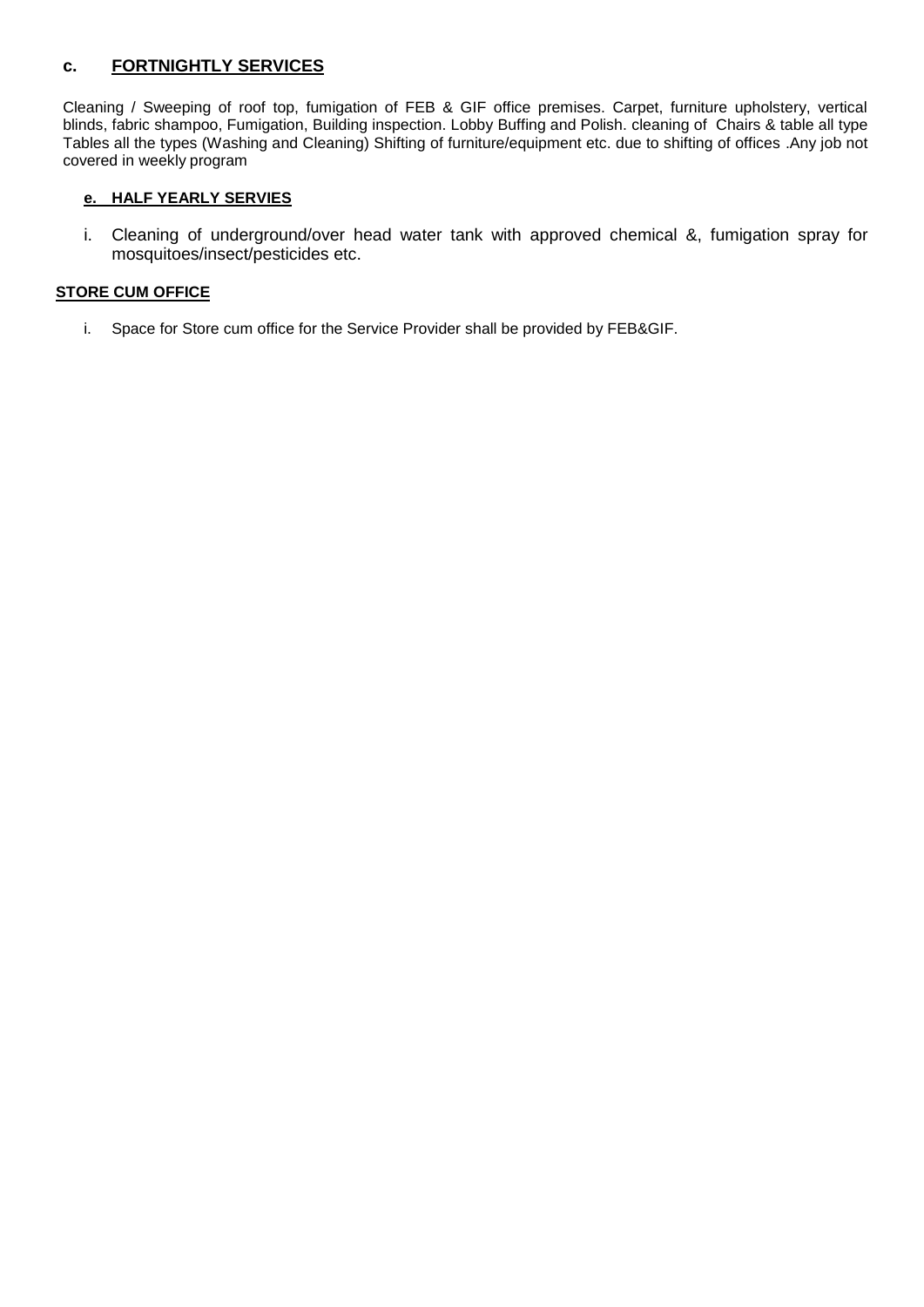|                         | <b>Proposed Technical Evaluation Criteria</b>                                                             |                 |                        |                                                                                                                                                                                   |  |  |  |
|-------------------------|-----------------------------------------------------------------------------------------------------------|-----------------|------------------------|-----------------------------------------------------------------------------------------------------------------------------------------------------------------------------------|--|--|--|
| S.No                    | Description                                                                                               | Total<br>Points | Category-wise<br>Point | Remarks 60% marks will be required in technical<br>evaluation (attachment of proof as evidence in<br>each case is mandatory in case of non<br>compliance no mark will be awarded) |  |  |  |
| 1.                      | <b>Relevant Experience</b>                                                                                | 25              |                        | Documents proof (Copies of contract of<br>work order any or contract details of clients)                                                                                          |  |  |  |
| $\mathsf{I}$            | More than 7 years experience of providing<br>Govt/Semi<br>services<br>in<br>janitorial<br>Govt/Autonomies |                 | 25                     | must be furnished                                                                                                                                                                 |  |  |  |
| ii.                     | 5-7 years experience of providing janitorial<br>services                                                  |                 | 20                     |                                                                                                                                                                                   |  |  |  |
| iii.                    | Less than 5 years experience to atlest<br>Two (2) major organization                                      |                 | 15                     |                                                                                                                                                                                   |  |  |  |
| 2.                      | <b>Number of Contracts</b>                                                                                | 10              |                        | Documents proof (Copies of contract of                                                                                                                                            |  |  |  |
| i.                      | More than 10 with Govt /semi Govt<br>departments                                                          |                 | 10                     | work order must be furnished                                                                                                                                                      |  |  |  |
| ij.                     | 7-10 with Govt /semi Govt departments                                                                     |                 | 8                      |                                                                                                                                                                                   |  |  |  |
| iii                     | Less than 7 contract with Govt /semi Govt<br>departments                                                  |                 | 5                      |                                                                                                                                                                                   |  |  |  |
| 3.                      | <b>Financial Position</b>                                                                                 | 15              |                        |                                                                                                                                                                                   |  |  |  |
| i.                      | Annual turnover of janitorial company<br>should be greater than 4 million                                 |                 | 15                     | Copy of last financial audit report done by<br>ICAP/SBP registered auditing firm or bank<br>statement of one year                                                                 |  |  |  |
| ii.                     | If less than 4 million but greater than 3<br>million                                                      |                 | 10                     |                                                                                                                                                                                   |  |  |  |
| iii                     | less than 3 million but greater than 2<br>million                                                         |                 | 5                      |                                                                                                                                                                                   |  |  |  |
| iv                      | less than 2 million                                                                                       |                 | $\overline{2}$         |                                                                                                                                                                                   |  |  |  |
| 4.                      | <b>Company Presence</b>                                                                                   | 10              |                        | Company list of office with address and                                                                                                                                           |  |  |  |
| Ť                       | If or more than 3, cities                                                                                 |                 | 10                     | contact detail on company letterhead duly<br>signed and stamp y authorities                                                                                                       |  |  |  |
| ij.                     | 2-3 cities                                                                                                |                 | $\overline{7}$         |                                                                                                                                                                                   |  |  |  |
| lii                     | Less than 2 cities                                                                                        |                 | 5                      |                                                                                                                                                                                   |  |  |  |
| $\overline{5}$ .        | Number of Key management staff                                                                            | 10              |                        | Complete list of key management staff with                                                                                                                                        |  |  |  |
| i.                      | If 20 and above                                                                                           |                 | 10                     | designation and contact details on company<br>letterhead duly signed and stamp by                                                                                                 |  |  |  |
| ii.                     | $15 - 19$                                                                                                 |                 | $\overline{7}$         | authorities                                                                                                                                                                       |  |  |  |
| iii                     | $5 - 14$                                                                                                  |                 | 3                      |                                                                                                                                                                                   |  |  |  |
| iv                      | Less than 5                                                                                               |                 | $\overline{0}$         |                                                                                                                                                                                   |  |  |  |
| 6.                      | <b>Number of Janitorial staff</b>                                                                         | 15              |                        | A list showing the number of janitorial staff                                                                                                                                     |  |  |  |
| i.                      | If 150 and above                                                                                          |                 | 15                     | on company letterhead duly signed and<br>stamp by authorities                                                                                                                     |  |  |  |
| ii.                     | 100-149                                                                                                   |                 | 10                     |                                                                                                                                                                                   |  |  |  |
| iii                     | 70-99                                                                                                     |                 | 5                      |                                                                                                                                                                                   |  |  |  |
| iv                      | 50-69                                                                                                     |                 | 3                      |                                                                                                                                                                                   |  |  |  |
| ${\sf V}$               | Less than 50                                                                                              |                 | $\overline{2}$         |                                                                                                                                                                                   |  |  |  |
| 7.                      | No. & Quality of relevent equipment                                                                       | 15              |                        | A list showing the number of relevant                                                                                                                                             |  |  |  |
| j.                      | Relevant equipment if 20 and above                                                                        |                 | 15                     | equipment on company letterhead duly<br>signed and stamp by authorities                                                                                                           |  |  |  |
| ii.                     | $15 - 19$                                                                                                 |                 | 10                     |                                                                                                                                                                                   |  |  |  |
| iii                     | $10 - 14$                                                                                                 |                 | 5                      |                                                                                                                                                                                   |  |  |  |
| $\mathsf{I} \mathsf{v}$ | Less than 10                                                                                              |                 | $\overline{2}$         |                                                                                                                                                                                   |  |  |  |
|                         | <b>Maximum Marks</b>                                                                                      | 100             |                        |                                                                                                                                                                                   |  |  |  |
|                         |                                                                                                           |                 |                        |                                                                                                                                                                                   |  |  |  |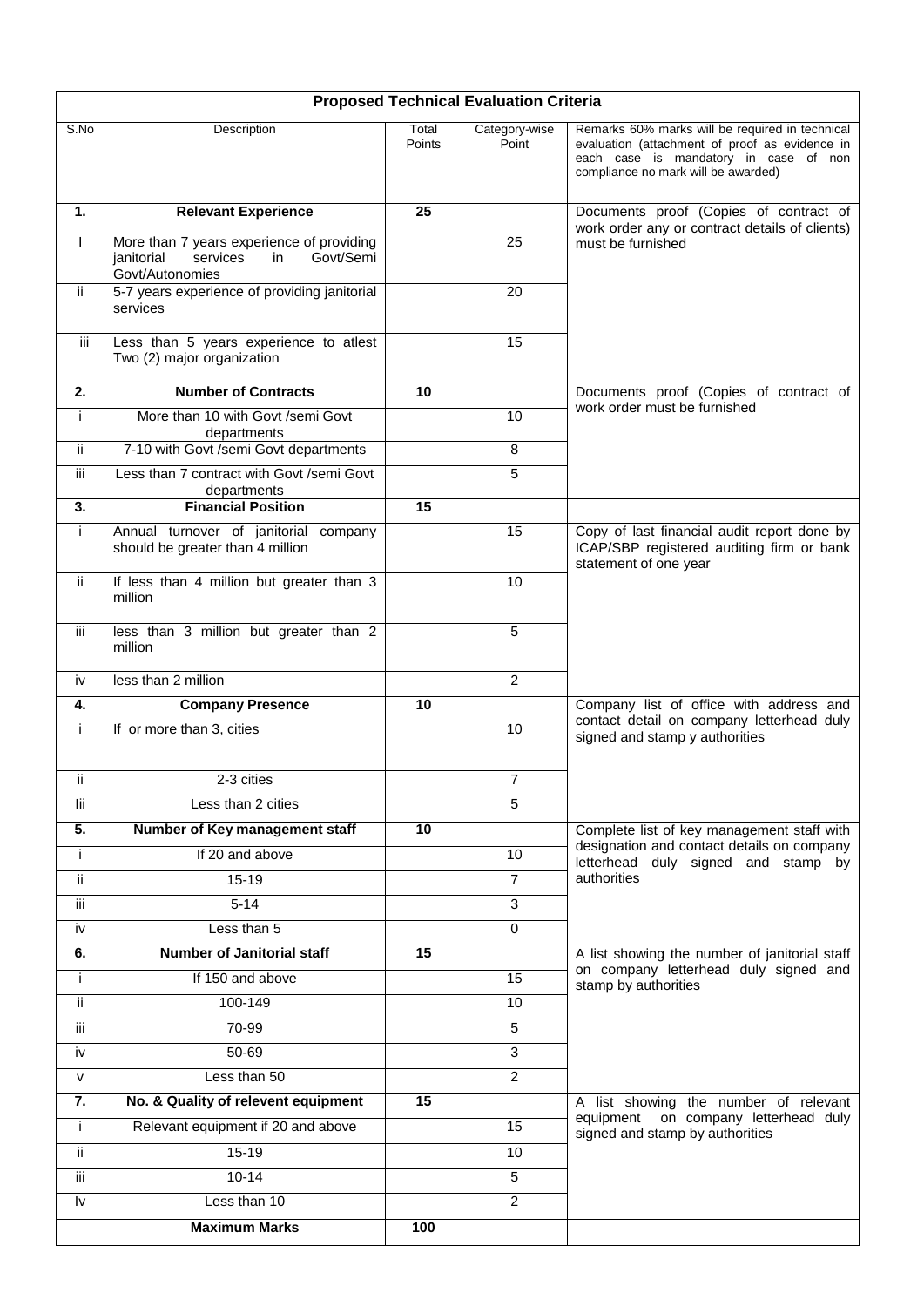#### **Agreement**

This agreement ("Agreement") is made on .10.2021,

#### By and Between

**FEB & GIF**, an autonomous body established in pursuance of the FEB&GIF Act, 1969, having its Head Office at BF Building, Shahrah-e- Suhrawardy, Zero Point, Islamabad, Pakistan (hereinafter referred to as **"FEB & GIF"** which expression shall be deemed to include, where the context so permits, its successors in interests, administrators and permitted assigns) OF THE ONE PART;

And

M/s having its registered office at (herein after referred to as the **"Contractor"** which expression shall be deemed to include, where the context so permits, its successors in interests, administrators and permitted assigns) OF THE OTHER PART;

FEB & GIF and the Contractor may hereinafter individually be referred to as Party and collectively as Parties.

#### WHEREAS:

- A- The FEB&GIF requires janitorial services ("Services") from a competent firm dealing in sanitation services of the FEB&GIF's premises at its Head Office, Islamabad.
- B- The Contractor represents and warrants that it has the requisite expertise and resources to provide the services as required by the FEB&GIF.
- C- The Contractor has agreed and the FEB&GIF has approved the Services to be provided by the Contractor on the terms and conditions mentioned herein below.

#### NOW THIS AGREEMENT WITHNESSES AS FOLLOWS

#### **1- Duration**

- 1-1. This Agreement will become effective as of …….. and will remain in effect for a period of one year (the "Term") or until terminated in accordance with Article 5 & 7.
- 1-2. prior to the expiration of the contract period/terms, this agreement may be extended for a further period of 01 year with mutual agreement between parties, provided that the parties must be entered in to a mutual written agreement to extend the term period. When used in this agreement, the phrase 'the term' shall refer to the entire duration of the agreement.

#### **2-** Scope of Work

- 2-1. The Services to be provided by the contractor under this agreement shall be in accordance with Annex-A.
- 2-2. The address and description of the location (Premises) on which the Services are required are mentioned in Annex-B.

#### **3-** Payments

- 3-1. In consideration of the clear, efficient and uninterrupted fulfillment of the services and other obligation of the Contractor under this agreement to the satisfaction of the FEB & GIF, the Contractor shall be paid a fixed total amount of Rs. 4. (per month in accordance with Annex-C.
- 3-2. The FEB&GIF will ensure timely payments within 30 days after the receipt of invoice from the contractor for each month.
- 3-3 Any payments made under this Agreement by the FEB&GIF shall be subject to deduction of all applicable Government taxes as per law of land.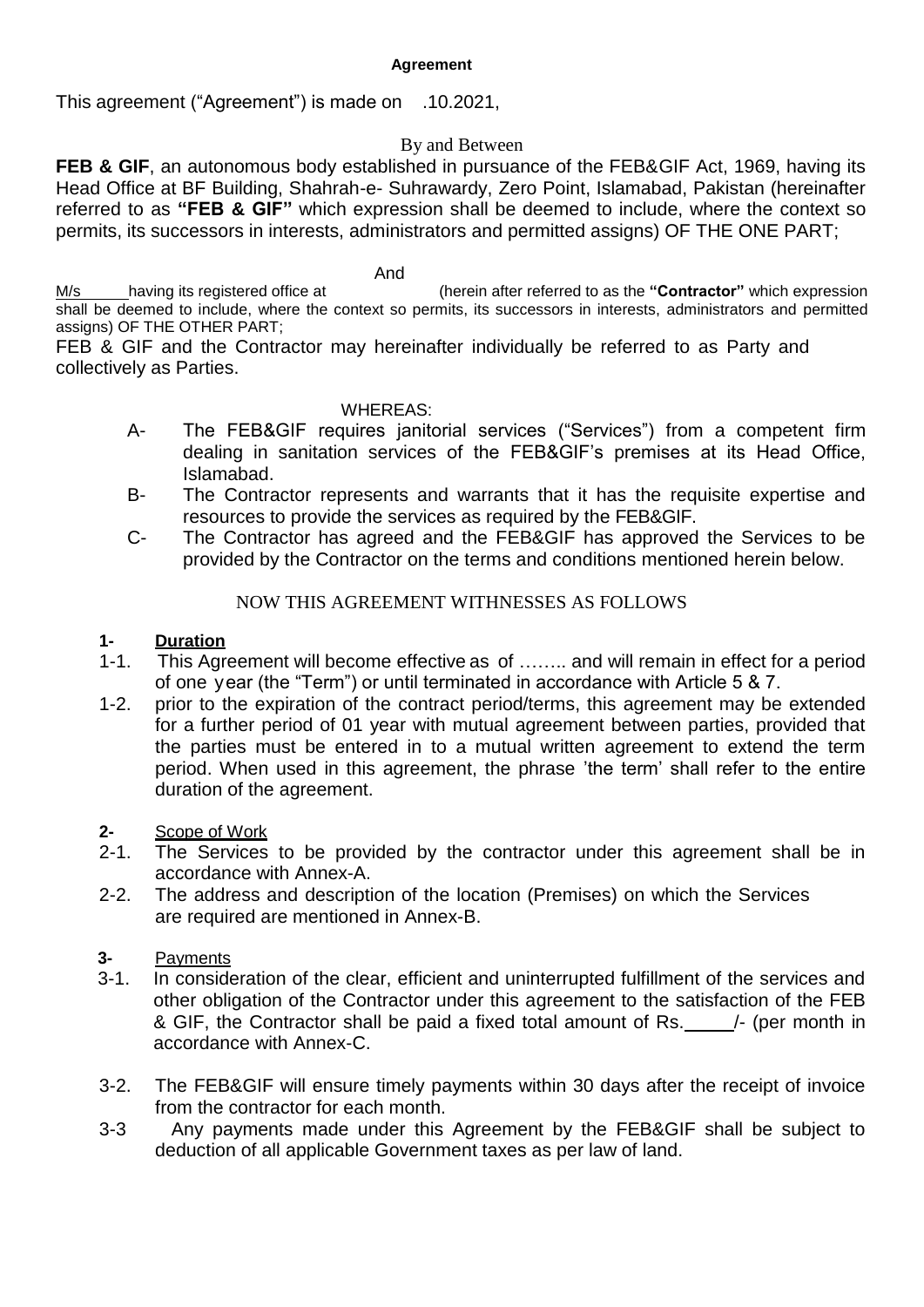### **4-** Contractor Obligations

- 4-1. The contractor will at his own cost provide efficient sanitation and cleaning services, supervised and inspected by experienced and trained supervisor, who shall be available at all time inside the premises of the BF Building. The services will be provided in accordance with the requirements and adequate standard of hygiene. The Contractor undertakes to provide these services to the full satisfaction of the FEB&GIF and will accordingly carry out the necessary planning management and supervision of services.
- 4-2. The contractor will engage its own employees / staff at the premises and employees / staff shall be physically and medically fit and have good moral conduct.
- 4-3. The Contractor will be exclusively responsible for the payment of the remuneration and all legal benefits to its staff / employees including compensation for death, injury etc while performing the contractor's obligations under this agreement and the FEB&GIF shall have no obligation or responsibility on any account whatsoever.
- 4-4. The contractor shall be responsible for all acts or omissions of any of its staff or personnel working on the premises and liable for any loss or damage and compensate the FEB&GIF accordingly.
- 4-5. The contractor will be responsible to provide neat and clean uniforms to its staff / employees, to the complete satisfaction of the FEB&GIF. The Contractor will further ensure that its employees / staff deputed at the FEB&GIF are disciplined, competent, efficient and in good physical and mental health.
- 4-6. The staff / employees of the contractor will be subject to personal search by the security staff both at the time of entry and exit from the premises of the FEB&GIF.
- 4-7. The contractor will be responsible for provision of all safety equipments to the staff / employees as required to be provided under the law and safety regulations peculiar to the requirements and will ensure that such equipment are properly used.
- 4-8. The contractor will indemnify the FEB&GIF against all the damages or losses etc. that may be caused by his staff / employees due to any reasons including whatsoever, including but not limited to theft, malignance and pilferage etc.
- 4-9. The work done and standard observed / maintained by the contractor will be regularly checked, inspected and reviewed by the authorized officers of the FEB&GIF to ensure that the work is being done and standards are observed as per terms of the agreement and agreed specification, who may issue or give such notice, advices or reminders to the contractor as may be necessary for the proper execution of the agreement.
- 4-10. The authorized officers of the FEB&GIF will at all the time have free access to all part of the work area where the work carried out by the contractor is in progress. The contractor will extend all possible help and facilitate as may be required by FEB&GIF.
- 4-11. The monthly invoice of the contractor will be verified by authorized officer of the FEB&GIF to check whether the contractor has fulfilled his obligations as per terms of the agreement and the payment will be made to the contractor accordingly.
- 4-12. The FEB&GIF will have the right to request the contractor to remove any employee from the premises upon providing reasonable grounds in respect thereof to the contractor (such grounds shall include but not be limited to misconduct and unauthorized absence from duty). The contractor will depute another member from its staff at the premises with immediate effect after the alleged employee is removed on the request of the FEB&GIF.
- **5-** Termination
- 5-1. This agreement may be terminated by FEB & GIF by providing thirty (30) days prior written notice to the contractor and sixty (60) days notice given by contractor to FEB & GIF if the other party is in material breach of its obligations under this agreement and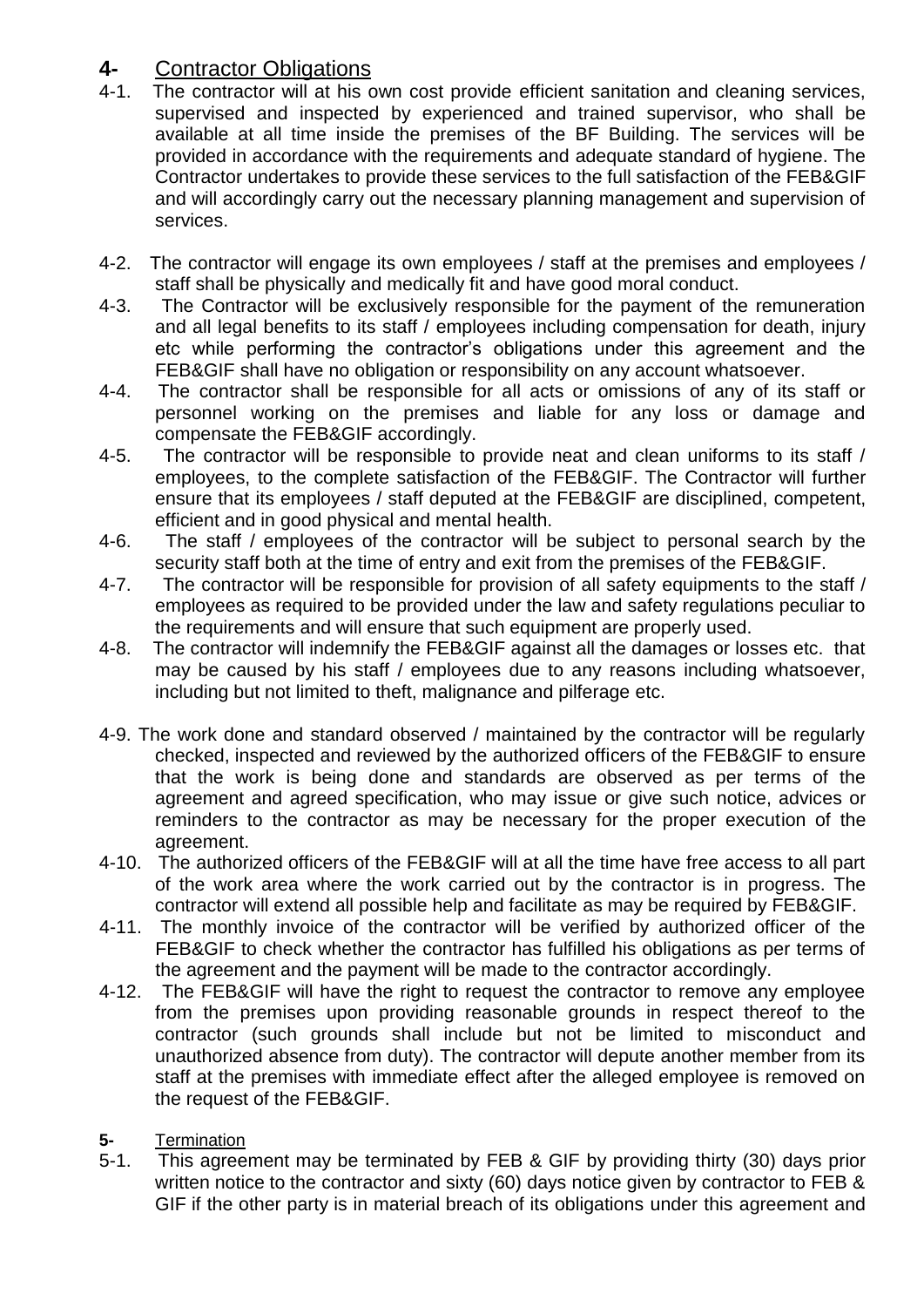the breach has not been remedied within period of fifteen (15) days after the notice has been issued.

5-2. The FEB&GIF may terminate this Agreement forthwith if the services are not performed in accordance with this Agreement or to the satisfaction of the FEB&GIF.

#### **6-** Arbitration

If any dispute arises at any time between the parties:

- 6-1. The parties shall endeavor to resolve such differences amicably.
- 6-2. In the event of that such difference cannot be resolved within a period of 15 days: the matter shall be referred to the arbitrator i.e. Managing Director, FEB&GIF, whose decision shall be final and binding on both the parties.

#### **7-** Governing Law

This agreement shall be governed by and construed in accordance with the laws of Pakistan.

#### **8-** Amendment

This Agreement and schedules thereto shall not be amended except by the mutual consent in writing of both the parties.

#### **9-** Assignment

The Contractor shall not assign this agreement or any of its obligations hereunder, either in whole or any part, to any other person in any form or manner what so ever, without the prior written consent of the FEB&GIF.

#### Waiver

The failure of any party to exercise any right or the waiver by any party of any breach, shall not prevent a subsequent exercise of such a right or be deemed a waiver of any subsequent breach of the same or any other provision of this agreement.

#### **10-** Entire Agreement

This agreement along with the schedules constitutes the entire agreement between the parties in respect of the subject matter hereof and supersedes all prior oral or written arrangements.

#### **11-** Severance

If any one or more provisions of this agreement shall for any reason be held to be invalid, illegal or unenforceable in any respects, such provision (s) shall be limited, modified or severed as necessary to eliminate the invalidity, illegality or unenforceability and all other provision of this agreement shall remain unaffected.

#### **12- Penalty**

If performance of firm/company is found unsatisfactory then initially penalty of Rs.10,000/-each time in case of continuous non-performance or for any violation of the agreement by the contractor min Rs.100,000/- shall be charged which may also result in termination of contract as well.

#### **13-** Notice

13-1. Any notice, request or consent made pursuant to this Agreement shall be in writing and shall be deemed to have been made when delivered in person to an authorized representative of the party to whom the communication is addressed, or when sent by registered mail, facsimile or electronic mail to such party at the contact details detailed below.

The Director (Admn): FEB&GIF, BF Building, Zero Point, Islamabad Telephone: 051-9252308Fax0519252354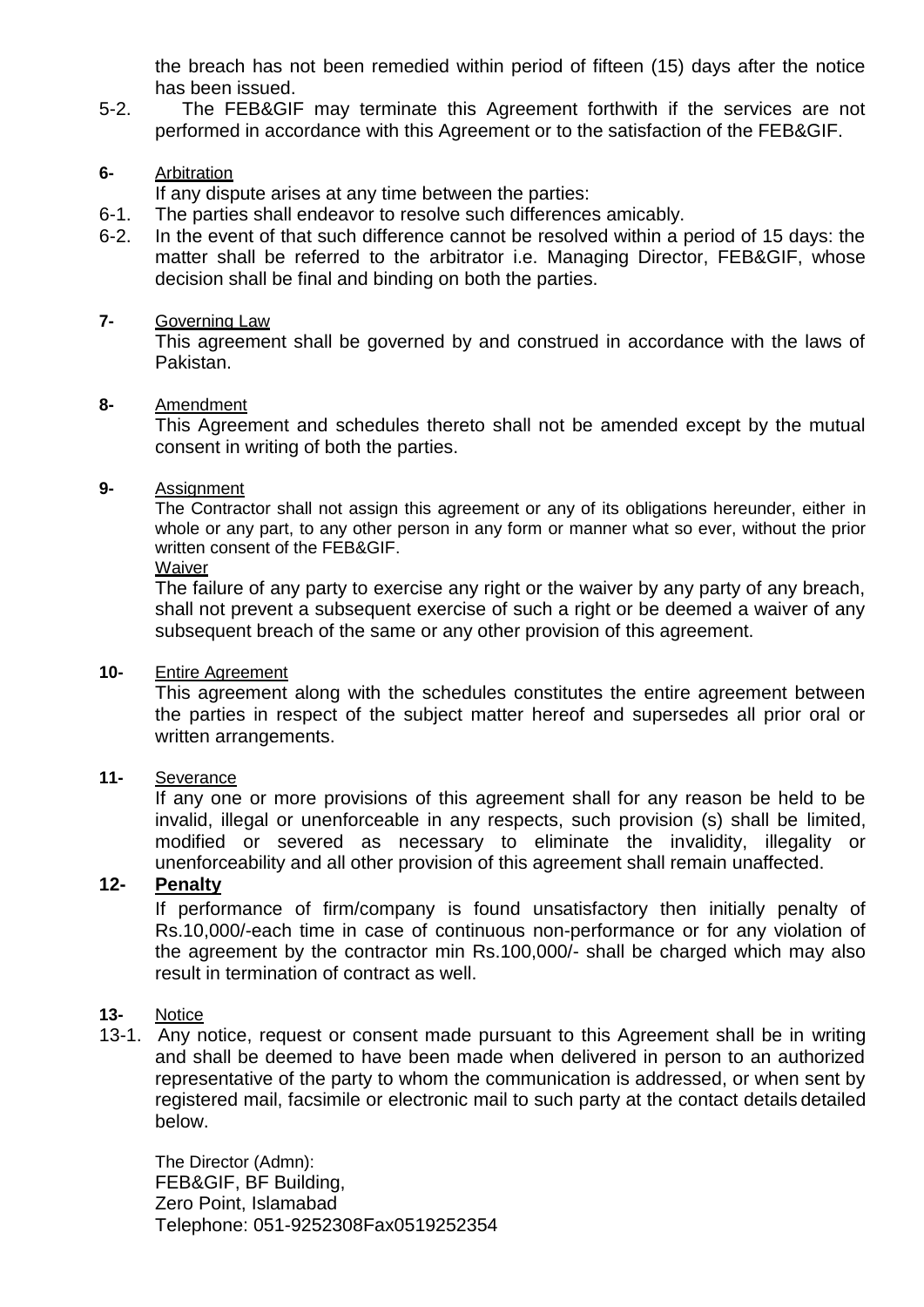13-2. A party may change its contacts details by providing notice thereof to the other party without having to amend this agreement in accordance with this article.

#### **14-** Confidentiality

- 14-1. The contractor undertakes and shall ensure the complete confidentiality of all and any information in respect of this agreement and the services stated herein, including without limitation the communication to and by FEB&GIF about any of its business information. Contractor shall not disclose any such information to any person.
- 14-2. Contractor shall keep strictly confidential any and all business and technical information that may be disclosed or confided to it by FEB&GIF or which contractor or any of its employees / staff may obtain directly or indirectly during the course of performance of this agreement.
- 14-3. It shall keep strictly confidential any and all information that may divulge upon it or any of its personnel during the course of performance of this agreement. It shall not disclose any such information to any person or allow utilization of the same in any person. The terms of confidentiality as applicable on the employees of the FEB&GIF in terms of FEB&GIF Act, 1969, shall be applicable on all the staff and personnel of contractor working in the premises.

#### Relationship

The parties hereby agree that no terms of this agreement shall be construed as to portray and employer-employee relationship between the parties and that both the parties are acting independently and at their entire discretion.

#### **15-** Annexure

Annexure A, B and C to this agreement shall be deemed to be an integral part of this agreement and shall be construed accordingly.

In witness hereof the parties hereto have executed this agreement on the date and at the place first above mentioned.

#### **Scope of work:**

Scope of work is hereunder:

#### **Daily Tasks:**

 Cleaning, sweeping and mopping all areas of the premises of FEB&GIF Headquarter, Regional Board Islamabad coordination branch, vacated space at block B-II and Project Office situated at BF Building, Zero Point, Islamabad as per services under this agreement.

Vacuum cleaning of all carpeted areas.

 Cleaning and dusting of all furniture, fixture, chairs, sofas, tables, computers, computer desks, telephone, partitions, doors, pedestal fans, fire extinguishers, fire aid boxes, electric switches / sockets

/ Fixtures, blinds planters, racks, cabinets (steel / wooden) and filing cabinets or any other installed and removable fixture.

- Cleaning of glass curtain walls from inside with glint.
- Cleaning of glass windows from inside with glint.
- Cleaning of all partitions from both sides.
- Cleaning of waste paper baskets under all desks.
- Collections, removal and disposal of waste and garbage
- Change of toilet soap in wash rooms.
- Refilling of soap dispensers
- Washing and cleaning of all toilets commodes, urinals and wash basins with best cleaning material.
- Provision of Soap, Toilet paper, Air Freshener, Phenyl Balls, etc.
- General cleaning of Driveway and surrounding area.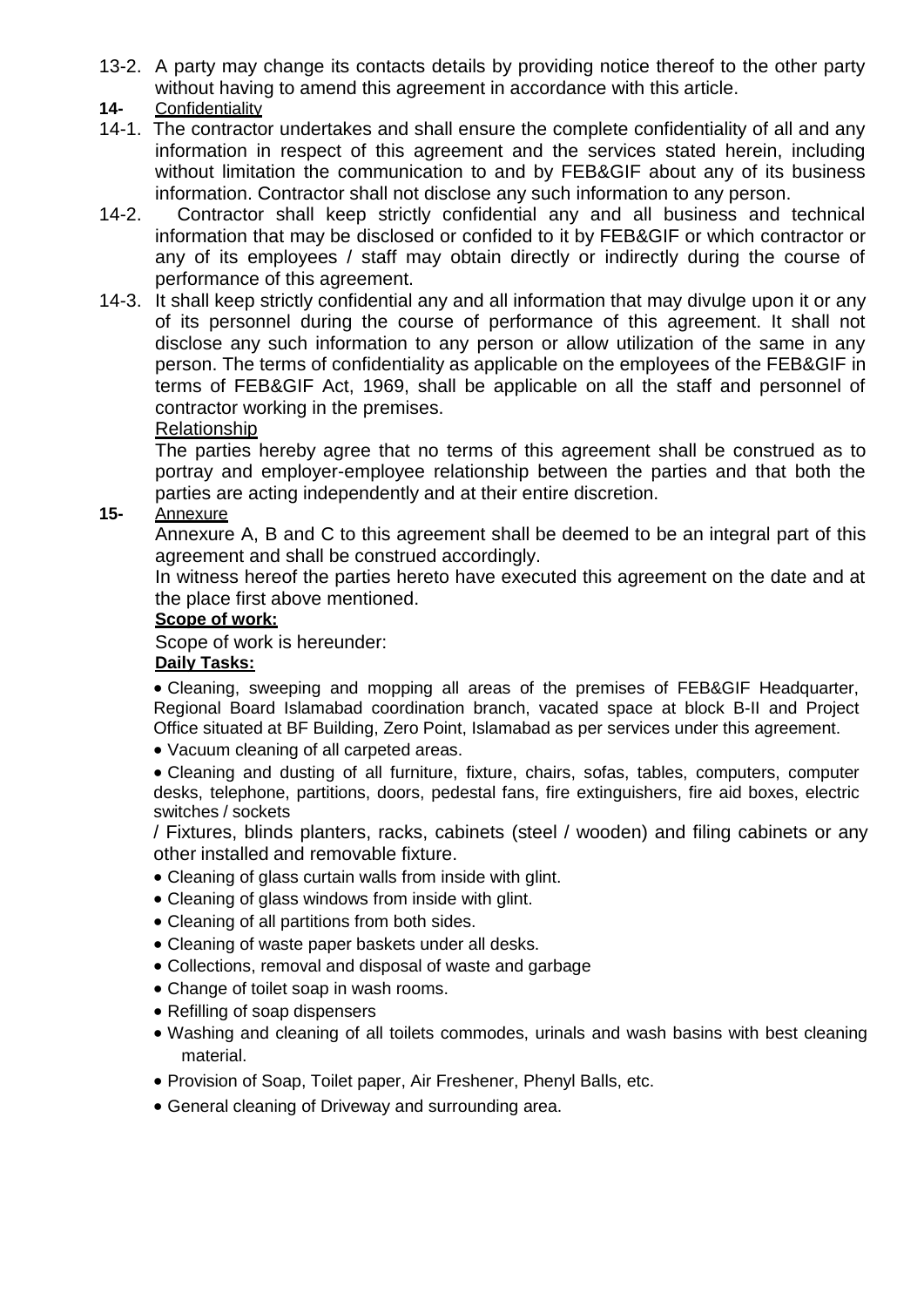#### **Weekend**

- Glass cleaning.
- Bath room Wall tiles door and floor cleaning
- Light fixtures cleaning
- Equipment dusting computer ,monitor ,printer
- Cob Web remove
- Blinds dusting'
- Lobby Buffing and polish
- Table and chair
- Carpet , furniture upholstery, vertical blinds, fabric shampoo
- Fumigation
- Building inspection.
- Lobby Buffing and Polish.
- Chairs all type (Washing and Cleaning)
- Tables all the types (Washing and Cleaning)
- Shifting of furniture/equipment etc. due to shifting of offices
- Any job not covered in weekly program

#### **Monthly**

 Change of toilet soap in wash rooms. Refilling of soap dispensers as & when required. **Six Monthly**

 Cleaning of underground and over head water tank with best chemical and fumigation spray **Duty Hours**

The concerned staff will perform their duties for five days from 09:00 am to 05:00 pm daily (Monday to Friday) or six days in a week as the case may be. The concerned staff will observe one hour lunch break from Monday to Friday from 01:00 pm, to 02:00 pm.

#### **Address and description of Premises.**

| Location                                                 | <b>Description</b>                                                                                                                           |  |  |  |  |  |  |
|----------------------------------------------------------|----------------------------------------------------------------------------------------------------------------------------------------------|--|--|--|--|--|--|
|                                                          | Block A-I-1 <sup>st</sup> & 2 <sup>nd</sup> Floor (Cleaning of complete floor with stair cases of<br>Block A-I upto $2^{nd}$ floor)          |  |  |  |  |  |  |
| <b>FEB&amp;GIF</b><br>Headquarter,<br><b>BF Building</b> | Block C-II-1 <sup>st</sup> & 2 <sup>nd</sup> Floor (Cleaning of complete floor with stair cases of<br>Block C-II upto 2 <sup>nd</sup> floor) |  |  |  |  |  |  |
|                                                          | Block B-I, Ground floor FEB & GIF Premises and block B-II 1 <sup>st</sup> floor FEB &<br><b>GIF Premises.</b>                                |  |  |  |  |  |  |
|                                                          | Sweeping of complete building external passage twice a day                                                                                   |  |  |  |  |  |  |
|                                                          | Cleaning of stair cases of Block C-III (Masjid) and both wazu area upto first<br>floor                                                       |  |  |  |  |  |  |
|                                                          | Green Area inside and outside the fence and Parking area inside/outside<br>the fence                                                         |  |  |  |  |  |  |
|                                                          | Cleaning of Masjid on daily basis with electric equipments etc.                                                                              |  |  |  |  |  |  |
|                                                          | Cleaning of BF Building Canteen on daily basis                                                                                               |  |  |  |  |  |  |

| <b>Staff Requirement</b> |      | Supervisor |  |
|--------------------------|------|------------|--|
|                          | lii` | Janitors   |  |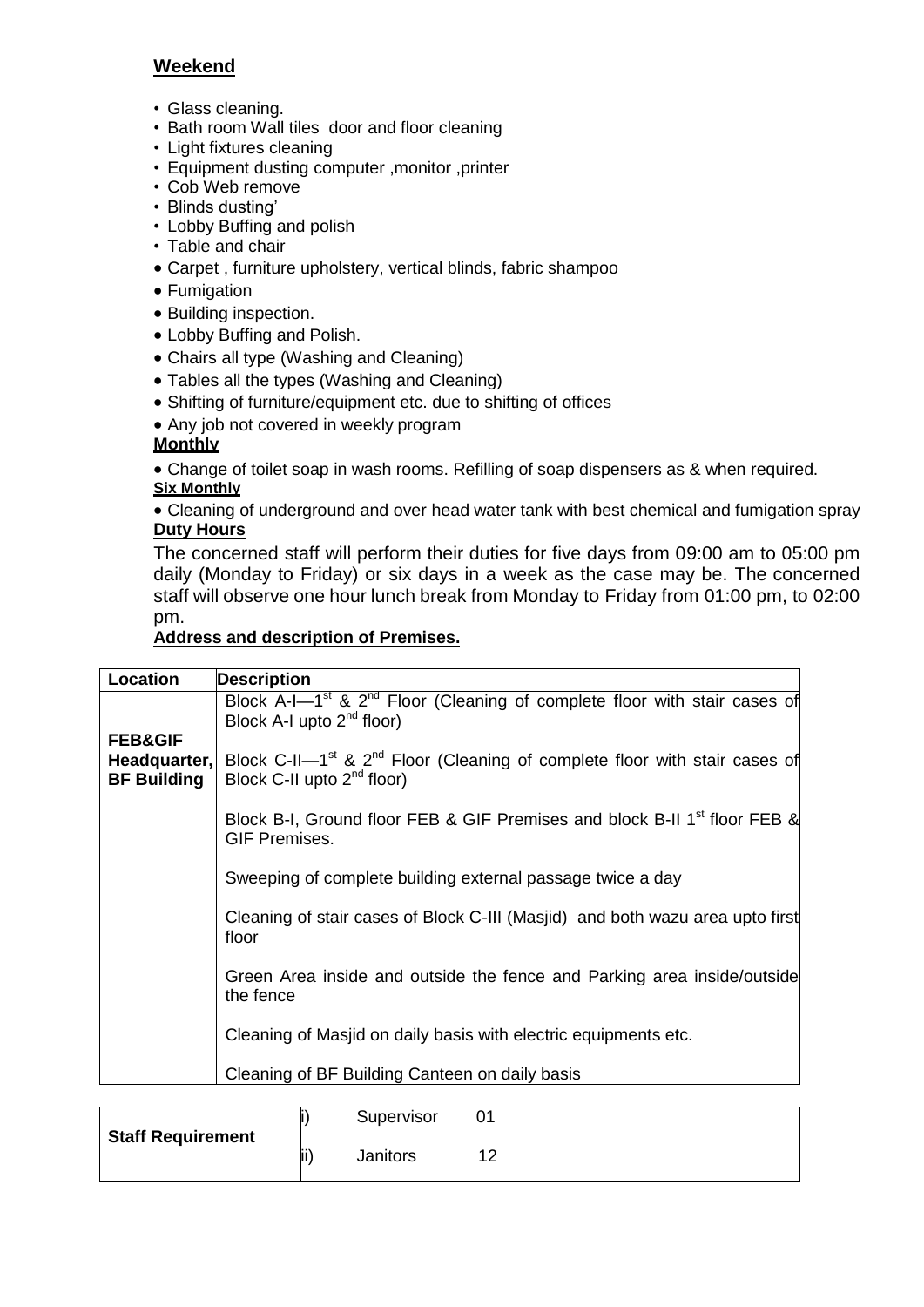#### **Other Requirements**

- 1. Interested bidder must submit its profile and list of existing clientele.
- 2. Company should have implemented labour laws for its employees, and must be registered with EOBI, social security. Any other benefit provided by the Company would be considered as an edge and advantage.
- 3. Company will be bound to provide the Janitorial services within 7 days after issuance of work order.
- 4. Contractor will be fully responsible in case of theft, or damage caused by the janitorial staff.
- 5. Janitorial services are provided five or six days a week as the case may be and in case of absence of janitor staff contractor would be bound to provide the replacement or otherwise appropriate deduction will be made from his monthly bill.
- 6. Contractor shall ensure that proper dress code with name tag is observed by his supervisor. Moreover, management of the janitorial staff will be the responsibility of the contractor.
- 7. Bidders must provide details of janitors staff shall deployed with respect to location outlined in the requirement.
- 8. Contact person of the contractor shall visit the Admin Branch of FEB&GIF once a week to obtain feedback, however in case of emergency the visit can be obtained upon call/request.
- 9. Janitorial staff deputed once, shall not be changed during the contract period without consent of the Admin Branch. However, in case of any complaint of the staff, the contractor will provide replacement within 12 hours.
- 10. Carpet and furniture upholstery shampoo and fumigation would be done at least twice a month and vertical blinds cleaning (wet/dry) as and when required shall be part of the package.
- 11. Timings will be observed from 8:00 am to 5:00 pm including 1 Hr lunch break. The daily cleaning schedule would be prepared in consultation with Admin. Representative in order to utilize the janitorial staff more effectively and efficiently.
- 12. Copies of Sales Tax Registration Number and National Tax Number should be affixed with the bidding documents.
- 13. Provision of the detail regarding the offices operating in Pakistan with addresses & telephone numbers of employees.
- 14. The services required and janitor staff strength may vary i.e. increase/decrease, according to FEB&GIF requirement.
- 15. The list of the material to be provided by the contractor is mentioned below:

|       | S. No. ITEMS                       |
|-------|------------------------------------|
| $1 -$ | SOAP, LIQUED SOOP OF REPUTES BRAND |
| $2 -$ | <b>DUSTER</b>                      |
| $3-$  | <b>FENYLE or Equivalent</b>        |
| 4-    | VIM or Equivalent                  |
| 5-    | <b>BROOM</b>                       |
| 6-    | <b>IWIPER</b>                      |
| $7-$  | <b>GLINT or Equivalent</b>         |
| 8-    | <b>DETERGENT</b>                   |
| 9-    | <b>ACID</b>                        |
|       | 10-SWEEP or Equivalent             |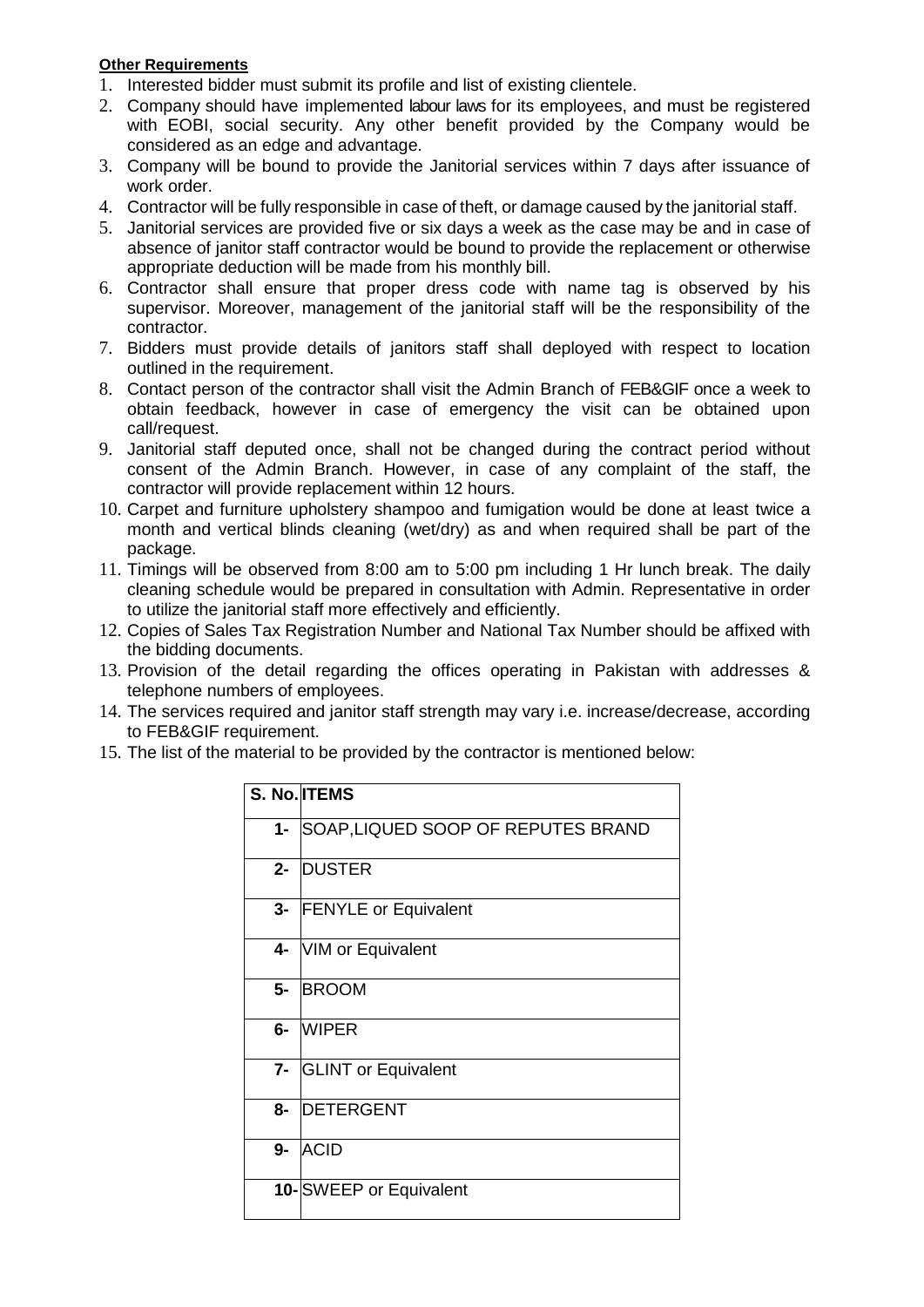| 11- AIRFRESHNER OF GOOD BRAND |
|-------------------------------|
| <b>12-IINSECT/FLY SPRAY</b>   |
| 13-IDRY MOB                   |
| <b>14- ROUGH TOWEL</b>        |
| 15-GLOVES                     |
| 16-SUDGEPUMP                  |
| <b>17-STEEL WAIR</b>          |
| <b>18-TOILT PAPER</b>         |
| <b>19-SCRUNNING MACHAINE</b>  |

For FEB&GIF For Contractor

Name: Name:

Title

Name :

Title: